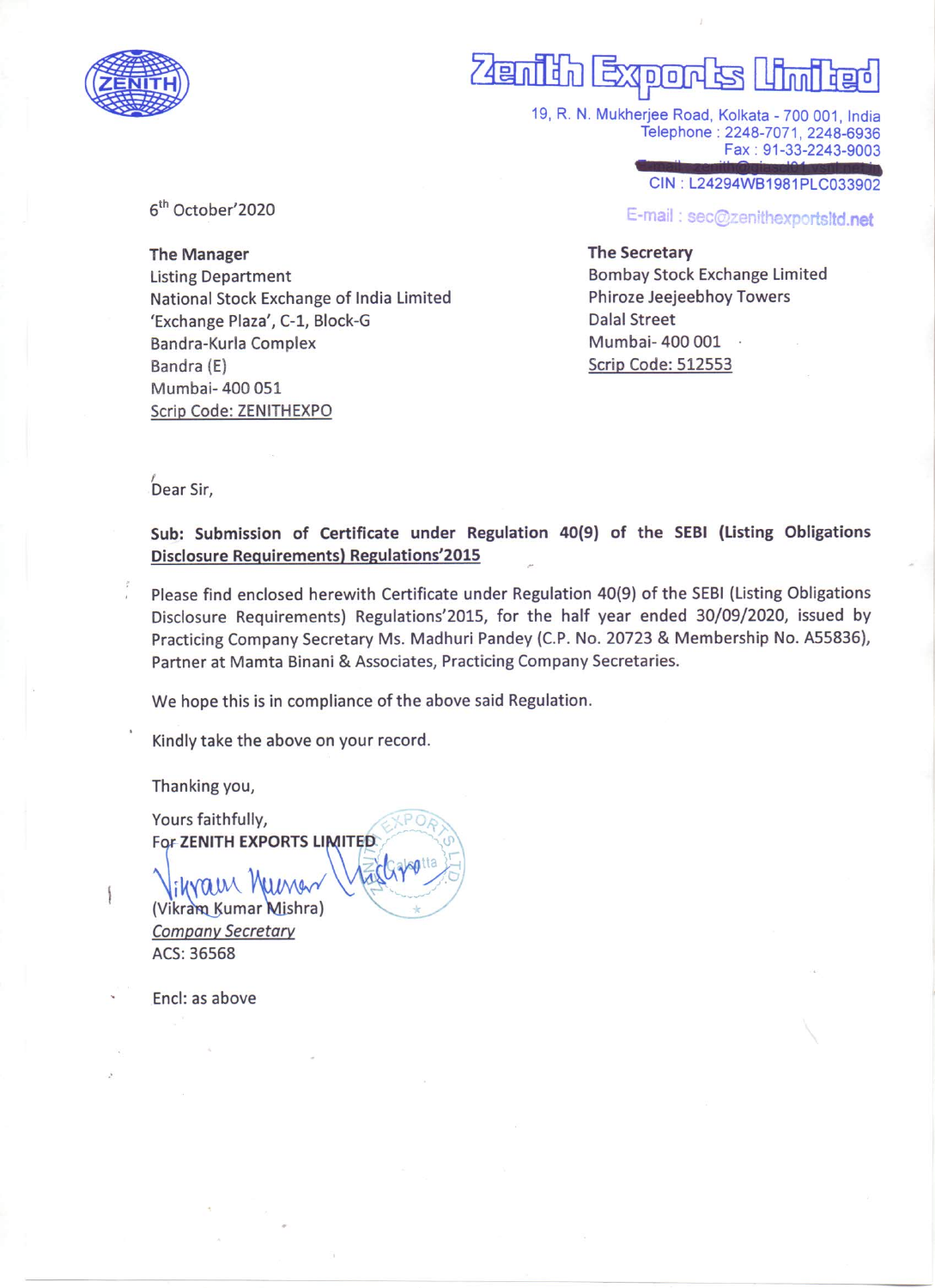**Mamta Bîhanı & Associates** COMPANY SECRETARIES

Date: 06.10.2020

The Secretary National Stock Exchange of India Limited Exchange Plaza, Fifth Floor Plot no.C/1, G Block Bandra Kurla Complex Bandra (East) Mumbai 400051

The Secretary Bombay Stock Exchange Limited Phiroze Jeejeebhoy Towers, 17<sup>th</sup> Floor Dalal Street Mumbai 40000 I

### Sub: Regulation 40 (9) of the SEBI (Listing Obligations and Disclosure Requirements) Regulations, 2015

Please find enclosed herewith the Certificate (one copy) under Regulation 40 (9) of the SEBI (Listing Obligations and Disclosure Requirements) Regulations, <sup>2015</sup> of Zenith Exports Limited for the half year ended September, 2020.

Thanking you

Yours faithfully

For Mamta Binani & Associates

MAMTA BINANI& ASSOCIATES Marthuri Lander

Madhuri Pandey Partner C.P. No. 20723 Membership No. 55836



Room No.6. 4th Floor Commerce House, 2A, Ganesh Chandra Avenue. Kolkata - 700013 E: mamtabinaniandassociates@gmail.com, W: www.mamtabinaniandassociates.com  $\begin{array}{ccccccccc}\n\textbf{A} & \textbf{A} & \textbf{A} & \textbf{A} & \textbf{A} & \textbf{A} & \textbf{A} & \textbf{A} & \textbf{A} & \textbf{A} & \textbf{A} & \textbf{A} & \textbf{A} & \textbf{A} & \textbf{A} & \textbf{A} & \textbf{A} & \textbf{A} & \textbf{A} & \textbf{A} & \textbf{A} & \textbf{A} & \textbf{A} & \textbf{A} & \textbf{A} & \textbf{A} & \textbf{A} & \textbf{A} & \textbf{A} & \textbf{A} &$  $wr.$